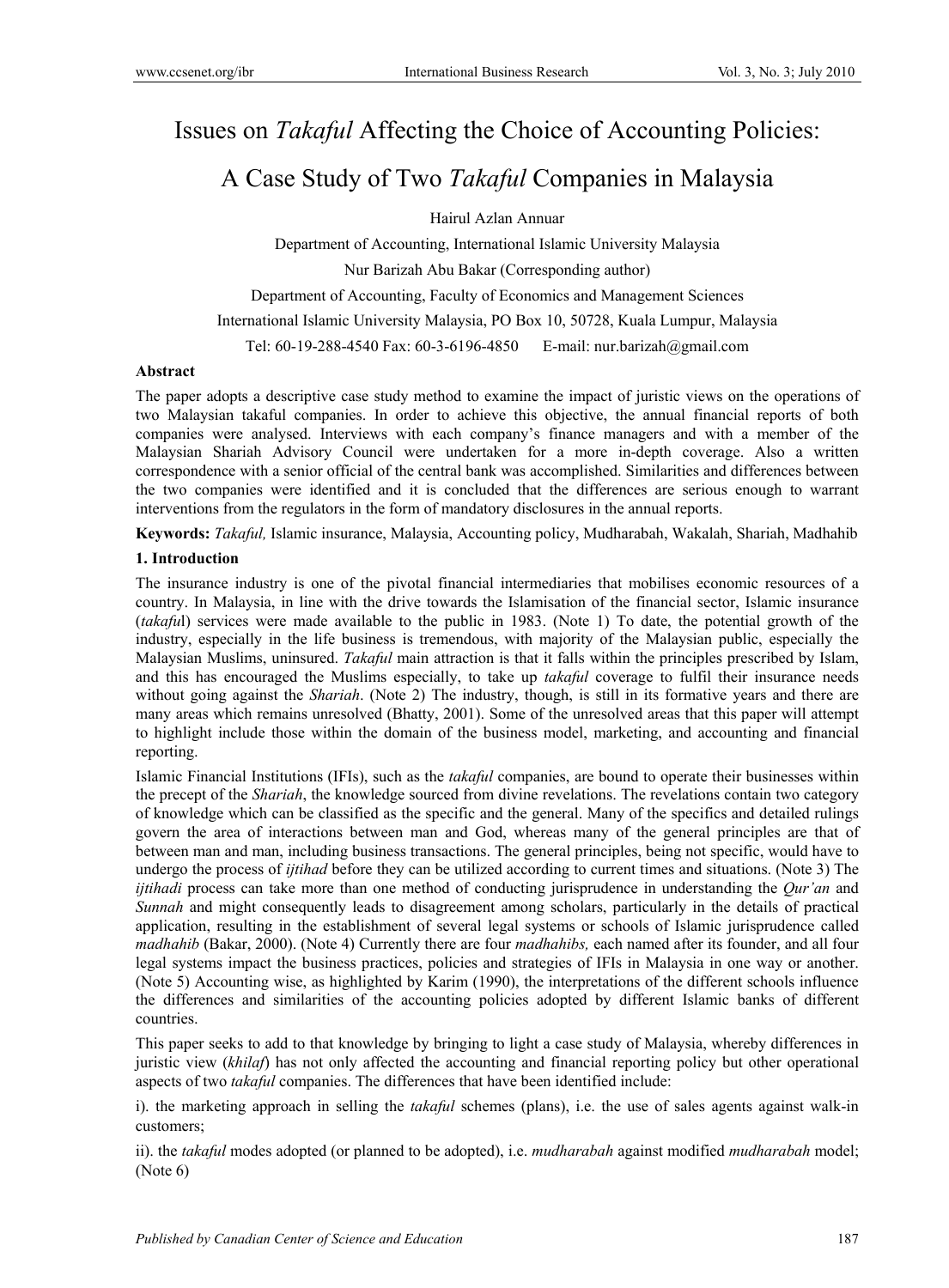- iii). the benefits accorded by the plans, i.e. either protection or savings and
- iv). accounting issues regarding methods of distribution and bases of income recognition.

An interesting aspect of this study is that, although both companies are based in the same country, the policies chosen vastly differ, which in turn would allow a within-country type of evaluation to be carried out. In contrast to this, the policies of Islamic banks in Malaysia are the same and differ only with those of other countries. This paper will present among the pertinent issues of the Malaysian *takaful* industry that the central bank of Malaysia, Bank Negara Malaysia (BNM), as the regulator, has to face in standardising the accounting and financial reporting policies of *takaful* companies. BNM has admitted that currently, the monitoring of the companies especially in terms of performances for instance is fraught with difficulties and unnecessary activities such as requiring and compiling additional reports from the companies to derive additional information, which could and should have been easily obtained from the annual reports. It is also hoped that this paper will stimulate further discussions and research on *takaful*, so that it will share the same significance and meaning as to the Islamic banking.

The paper is structured as follows. The next section provides a brief overview on the background of the two companies and the similarities that they share. The penultimate section discusses the different features, unique to each company, which in turn led to the differences in the aspect of accounting and financial reporting. The final section concludes.

#### **2. Companies background and areas of similarities**

At the time this study was conducted, there were two established *takaful* companies*,* namely*, Syarikat Takaful Malaysia Berhad (STMB)* and *Takaful Nasional Sdn Bhd* (TNSB). The former is a public listed company and a subsidiary of BIMB Holdings *Berhad* (BIMB Holdings) group of companies. BIMB Holdings also owns *Bank Islam Malaysia Berhad* (BIMB), the first Islamic Bank in Malaysia to be given the license to operate in accordance with the requirement of *Shariah*. The latter is unlisted and a subsidiary of Malaysia National Insurance (MNI) *Berhad*. It began its *takafu*l operations in 1993, with the birth of MNI *Takaful Sdn Bhd*., which changed its name to TNSB in 1998.

A major similarity between the two companies lies in the *takaful* model adopted by them. A *takaful* model depicts the relationship between the company and the participants. The model is based upon the concept of *mudharabah* where the company and the participants share any profits made from investments based upon a pre-agreed ratio. This model is used for the family as well as the general *takaful* business. (Note 7)

Apart from this, both companies focus on the retail side of the *takaful* business, by providing only the life and general *takaful* schemes or plans. (Note 8) To differentiate from conventional insurance, the *takaful* plans take up specific names. Generically, *takaful keluarga* (family *takaful*) is life insurance in its conventional sense while general *takaful* represents the Islamic alternative to general insurance. STMB's and TNSB's mission and objectives, although worded differently, are basically projected towards providing the Malaysian public with the alternative to conventional insurance. Both companies compete predominantly in the Malaysian market, as they have not aggressively ventured overseas. Hence, the Malaysian population, regardless of their religions, is the companies' target market; although currently, individual non- Muslims and Non-Muslims managed companies, in that order, make up a small percentage of all policy-holders (participants).

Both companies again mirror each other in terms of the internal organisational structure. The *Takaful* Act 1984 and the guidelines issued by BNM, shaped the organisational structure especially at the highest level of the organisation. The Act requires the establishment of the *Shariah* Advisory Council (SAC), an independent body comprises of experts in the *Shariah* and which oversees the *Shariah* aspect of *takaful* operations. The guidelines meanwhile, affect mostly the composition of the board of directors and senior management, as well as the establishment of committees such as the audit and remuneration committees.

On the investment front, by being IFIs, the liquid investment portfolios of both companies are limited to investment opportunities in green counters of KLSE, the Islamic bond markets and the government Islamic certificates. Hence, optimum returns on investment would largely depend on the expertise and skills of the investment managers, as there are lesser avenues to manoeuvre as compared to non-IFIs.

It can be concluded then that the internal and external factors facing both companies are the same. Majority of the Malaysian public would not be able to tell differences between them to the extent that many thought that one company is a subsidiary of the other and vice-versa.

However, there are still certain aspects that differentiate them, some of which are quite clear while some others are not that visible to the public. These aspects would also affect the accounting and financial reporting practices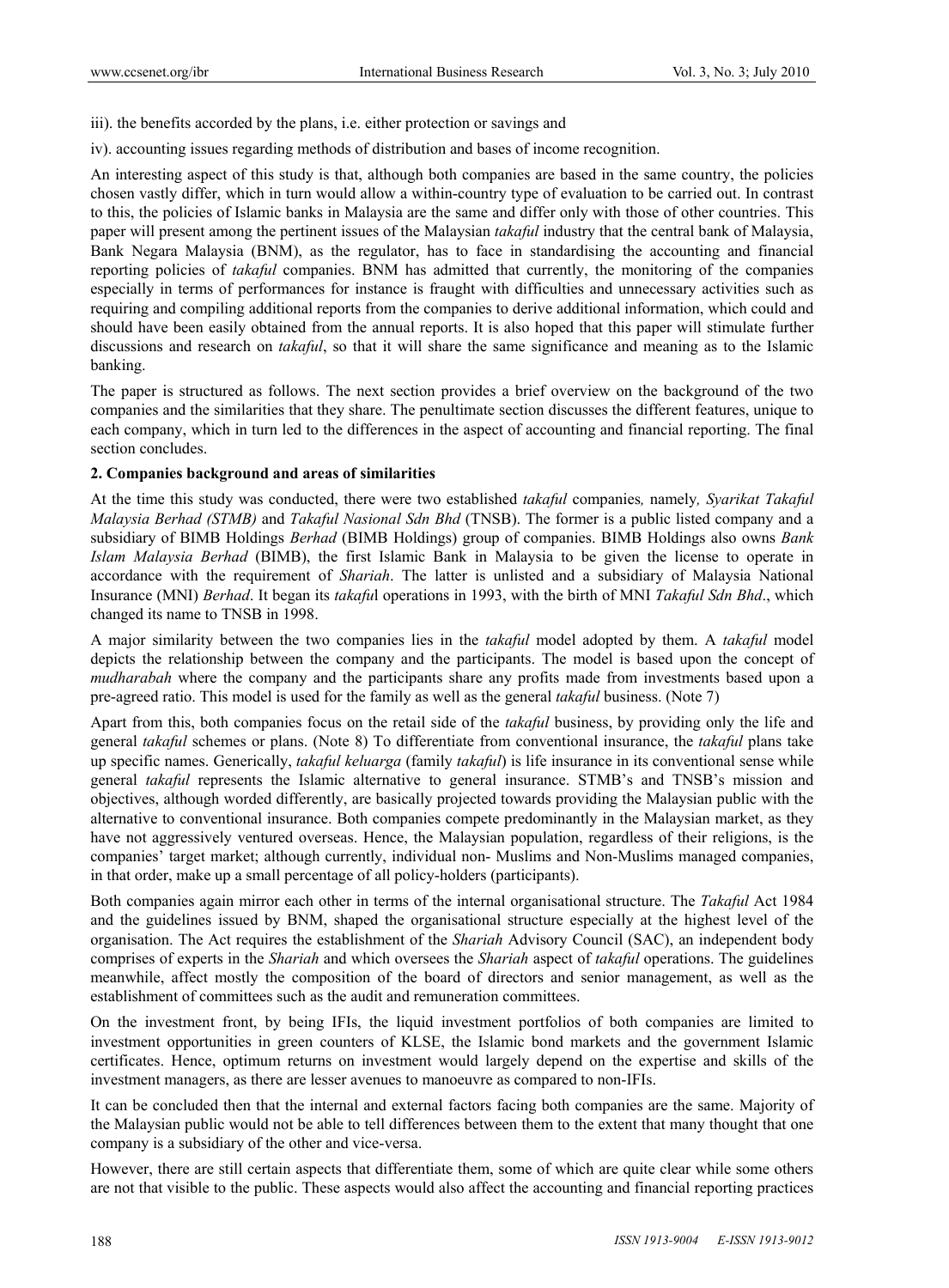of the companies, which makes comparative analysis of the two companies much more difficult. These differences will be discussed in detail in the next section.

#### **3. Difference in the treatment of management expenses**

It was mentioned in the previous section that the companies apply the *mudharabah* model. Although the chosen model is the same, the rules and regulations which govern the *mudharabah* contract of each company is based upon the interpretation of different schools of Islamic jurisprudence. Furthermore, recent developments indicate that the future orientation of TNSB's model would no longer be based solely upon *mudharabah*. These two issues will be dealt with separately henceforth.

The four Islamic legal schools have their own sets of rules pertaining to business matters with varying degrees of agreement and disagreement among them and this include the operationalisation of the *mudharabah* concept. One of the rules that do not receive a full unanimous backing from all the schools pertains to the treatment of management expenses. The *Shafi'is* view is that covering such expenses from the *mudharabah* capital or its realised profits will lead to the element of *gharar* (uncertainty) and the presence of *gharar* makes the *mudharabah* contract to be null and void. The other schools of law have held the view that expenses can be deducted from the business account or realised profits depending on the nature of the expenses. The *Hanafis* and *Malikis* would confine the permissibility to the case of journey and its related expenses to cover both the lodging and food. *Hanbalis*, on the other hand, do not limit it to the case of journey whereby the manager i.e. the *mudharib* may deduct his management expenses from the account even during his stay in his hometown. These expenses are related to necessary expenses such as food, cloth, lodging, salaries of employees and the like, but must be at the standard norms of the society or industry. From analysis of annual reports, STMB adopts the *Shafi'is* interpretation. Hence, all management expenses are solely borne by the company. In contrast, TNSB follows the interpretation of other schools of thought and charges the portion of management expenses related and traceable to the *takaful* funds, as well as commissions of sales intermediaries, against the funds. That leaves only the portion of management expenses not related to the *takaful* funds to be borne by the company through shareholders' funds.

A recent development has occurred that would provide TNSB with a newer justification to charging the expenses against the *takaful* funds. A member of TNSB *Shariah* council reveals that the future orientation of TNSB's family *takaful* model might be amended as a consequence of this. In the future, the charge, instead of depending upon the interpretation of Islamic scholars, will be regarded as an agent's (*wakalah*) fees, taken as a compensation by the company for procuring and managing the funds. When the SAC passes a *fatwa* (religious ruling), TNSB's family *takaful* model will no longer be based purely on *mudharabah*, but will be known as a modified *mudharabah* through the combination of *wakalah* and *mudharabah*. In fact this new orientation of the family *takaful* is already unofficially taking its course within the company, garnered through few interviews, helped in part by the fact that changes had already taken place within the general *takaful* model*.* 

With regards to general *takaful*, a *fatwa* has been passed which has changed the model from pure *mudharabah* to a pure *wakalah*. This is to ensure that the surpluses of general *takaful* (instead of returns from investments) which the company shares with, is not based upon *mudharabah*, but is taken as a form of an agent's fees. The *Shariah* prohibits surpluses (in contrast to returns from investments) from being shared under the *mudharabah*  concept, although the *Takaful* Act 1983 does not disallow any sharing of surpluses. A written statement from the central bank showed that BNM does not have any reservation with the types of model adopted as long as the models do not run contrary to the *Shariah*.

## *3.1 Difference in marketing approach*

A dissimilarity that is beginning to gain awareness among the public lies in the marketing approach of the companies in soliciting and procuring premiums (contributions), in other words in selling their plans. TNSB's main channel of business is the agency system (*al wakalah* in Arabic). It uses sales agents, individual and companies such as banks and brokers, to bring in the premiums, with individual agents, which currently numbered close to 7000, accounting for the bulk of the business. STMB, on the other hand does not use any intermediaries in their approach. Instead, in their place, it has full time marketing personnel to promote its plans, and at the same time persuading potential participants to walk-in into any of STMB branches located throughout the country in order to buy the plans. Previously, many had thought that STMB decision in not using sales agents might be attributed to a *Shariah* prohibition. It has been ascertained through the interviews that this is not the case. Agency is in-fact approved by the *Shariah*, as verses from the *Quran* testify. One of the verses that testify this approval is *Surah Al Kahf,* Verse 19, which tells of the episode when one of the companions of the cave was chosen to buy food from the city: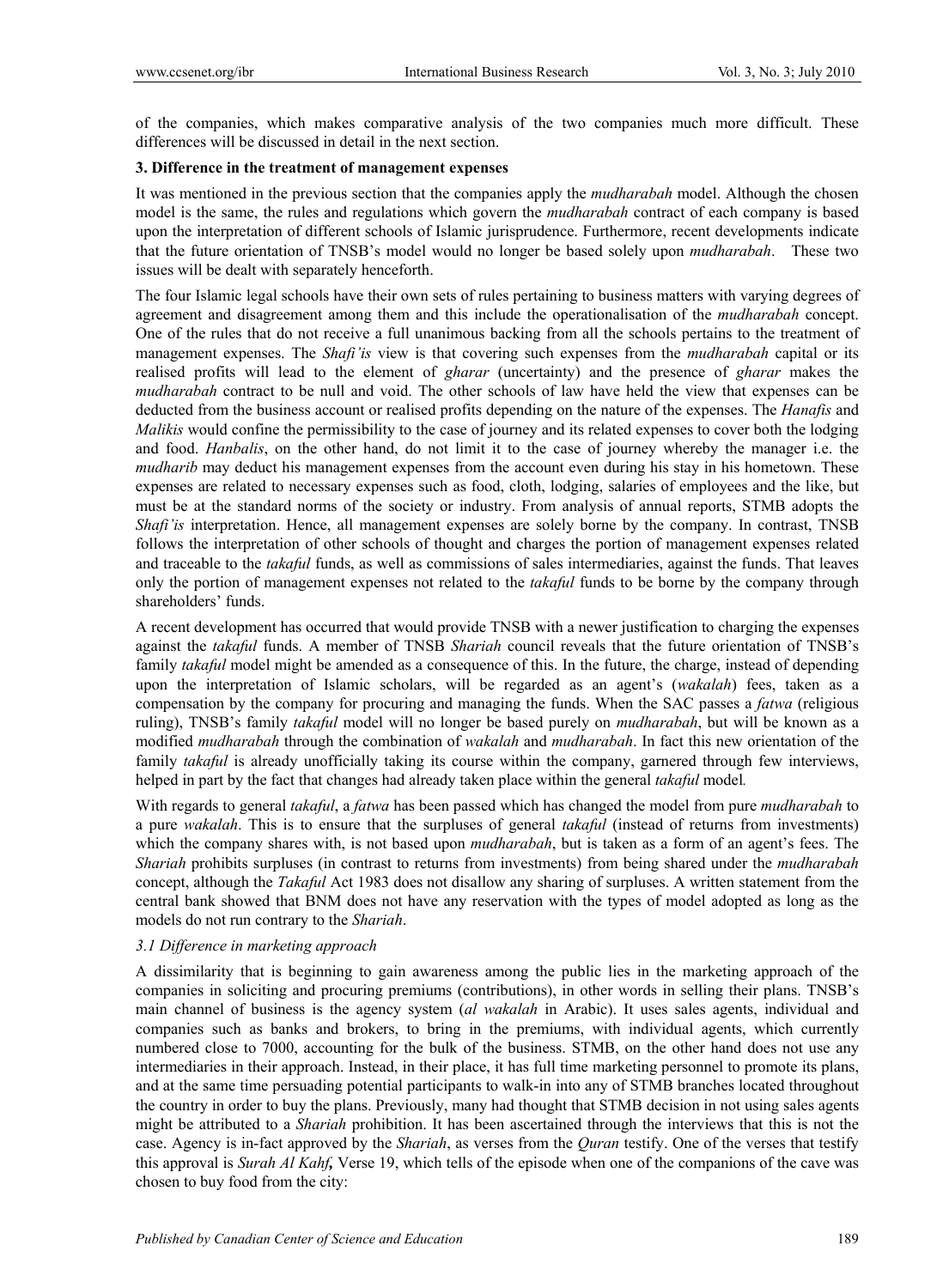"…Now send ye then one of you with this money of yours to the town, let him find out which is the best food (to be had) and bring some to you, that (ye may) satisfy your hunger therewith…"

*Shariah* scholars have unanimously agreed that this relates to the permissibility of the agency system. As *al wakalah* is permissible in Islam, this is not the reason for the differences in the company's sales and marketing operation.

STMB's decision is due more to its own analysis on the productivity of sales agents. Through comparative analysis between agents' statistics released by BNM and STMB's report on performance of its marketing officers, it found out that the agents' productivity is lower than that of its marketing officers. In the case of TNSB, it believes in the combination of effective cost management (the Pareto principle) and the motivational aspect of the agency system, where the harder the agents work in bringing in the premium, the more commission that they will earn and consequently the more profitable the company will be. TNSB thinks that by having fixed salaried marketing officers would not make a good business sense as it feels that fixed costs of a company should be kept to the minimum.

The difference in the marketing approach is also related to the interpretation governing the concept of *mudharabah* explained in the previous section. Recall that TNSB can charge the commission against the *takaful* funds. Hence it would not affect the profitability of the company to the same extent of STMB, if STMB decides to use agents. However, since STMB does not use agents, it incurs other fixed costs apart from salary of the marketing officers. These include the fixed overhead expenses of operating its numerous branches, which would in the end still affect its profitability. Thus, the higher profitability of TNSB, is not only due to its ability to charge part of the expenses to the *takaful* funds, but also of its lower fixed costs helped by the higher portion of its variable costs, especially in terms of agents commissions.

## *3.2 Difference in the benefits of family takaful plans*

A further aspect of the business that differentiates the two companies is in the benefits that the family *takaful* plans provide. The benefits a *takaful* plan provides are in terms of the amount received upon claims compared to the total savings upon maturity in the event that no claims have been made. An important distinction between *takaful* and conventional insurance is the allocation of the premiums into 2 separate accounts, namely the Special Participants and the Participants Accounts. Using a fix percentage, a portion of the premium is placed into the special participants accounts (SPA) and this represents the amount which will be paid for claims made. This amount cannot be reimbursed upon maturity as it represents a contribution of the participants. The balance of the premium is placed into the participants accounts (PA), which represents the amount for savings, and will be paid out to the participants upon maturity.(Note 9) Although the schemes or plans of both companies are similar to one another, the benefits are structured slightly differently. This difference in the benefits stems from the difference in the percentage of allocating the premiums into the PA and SPA. For STMB, from the first month onwards, a maximum of 15% of the premium goes into the SPA with the balance of 85% going into the PA. This is regarded by STMB as being more beneficial to the participants, as it emphasise in terms of more savings upon maturity. Even if the participants were to surrender the plans in the first year itself, they will get at least 85% of their money back in terms of the surrender value. Nonetheless, the main element of any insurance schemes, conventional or Islamic is the element of protection. Therefore in the case of STMB, due to the smaller allocation into the SPA, participants will have to buy additional plans (riders) to increase protection.

TNSB, on the other hand focus more on protection, as has been observed that in the first three years, more than 50% of the premiums goes into the SPA. Thereafter, at least 25% goes to SPA with the balance of 75% going to the PA. This means that upon maturity, participants will get lesser amount of savings as compared to taking from STMB, but will get more through claims, if calamities were to happen (other factors such as returns on investments remain constant). If participants surrender their policy in the first few years, they could only collect back less than 50% of their money. TNSB, thus mirrors the conventional way of running insurance business. (Note 10)

This difference in the benefits relates back to the juristic interpretation chosen by each company. Due to the charging of expenses to the *takaful* funds, TNSB allocates more into the SPA for the first three years at least, to pay for commissions of agents and management expenses relating to the *takaful* funds. From past experience, claims of old and new plans can be covered by the funds, resulting in underwriting surplus to pay for the commissions and management expenses relating to the *takaful* funds. Thus, if TNSB were to put more of the premiums into the PA instead of the contributed SPA, it may not be able to pay these expenses.

## *3.3 Differences accounting and financial reporting*

The juristic interpretation chosen by both companies directly impact the distributional aspect of their accounting. By bearing all the management expenses solely, STMB is practicing the separate investment method, while the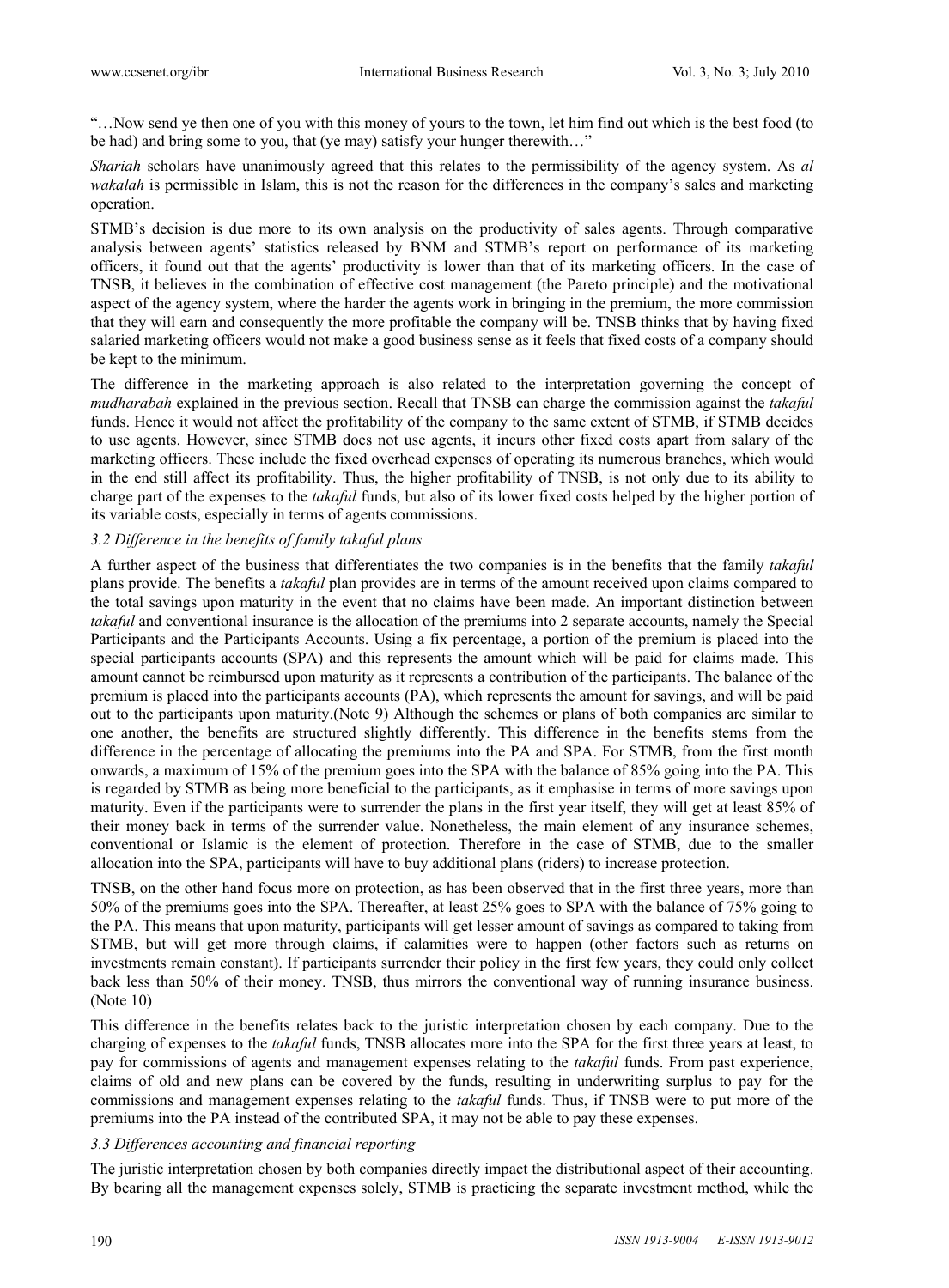case of TNSB is best represented by the pooling method. (Note 11) Asked if by not being able to charge part of the expenses against the *takaful* funds would depress STMB's earnings, the STMB finance manager agrees that it does to a certain extent. Nonetheless, he continues that STMB will continue to use the *Shafi'is* interpretation, despite the profit concern and despite the fact that that it is perfectly alright to change to other schools' interpretation. STMB is not willing to change for two reasons. Firstly, it has the interest of the participants as its main concern as it prefers to make sacrifices in terms of its profitability, for the benefits of the participants. Secondly, and of a more business in sense, is that up till now, STMB is still very much profitable and maintaining a strong presence in the *takaful* industry, helped by virtue of being the first in the industry. (Note 12)

As for TNSB, the interpretation that it has chosen seems to take more from the participants through the charging of specific expenses to the funds and to share in the profits from investment at the same time. TNSB justification is that, firstly, it is permissible by the *Shariah*. Secondly, the charging of the expenses made up of sales agents' commissions (Note 13) and management expenses relating to the *takaful* funds are necessary inducements, because the company, as an agent (Note 14) to the participants, first and foremost is required to acquire the premiums on the participants' behalf. Thirdly, the sharing in profits made from investments is a fair reflection of the efforts that the company puts in, in managing the funds to its fullest potential. Then again the portion of TNSB's share is only 20% of the returns, with the balance going back into the funds. (Note 15) And the fact revealed earlier that this charge will be taken as an agency fee in the future cemented TNSB's stand.

The second accounting issue that was identified is the basis use in recognising the premiums, in other words the debates on the use of cash against accruals basis. The accounting recognition that is adopted flows directly from the type of *mudharabah* model in place. Both companies in their 2003 annual reports, recognises the premiums and investment incomes based upon the cash basis. Due to the *mudharabah* model, profits from investment can only be shared and distributed based on actual cash receipt. That is, recognising the premiums by using the cash basis, allows the meaningful implementation of the *mudharabah* principle (Yusoff, 1996). The expenses, in contrast, is recognised using the accrual basis, making the recognition principle to be more of a modified cash basis, and hence very conservative. The accrual basis in recognising the expenses is consistent with the Islamic principle that all debts should be put in writing.

However information derived from the interview, disclosed that the future reporting of TNSB would move away from the cash basis of recognition. Beginning with financial year end 2004, all items will be reported under the accrual convention, and this has been approved by the SAC and the board. This decision to convert to the accrual basis is based upon two important rationales. Firstly, the move will be consistent with the future outlook of BNM. In its statement, BNM said that it is moving towards this basis, which provides a matching of income against expenditure, in order to be in line with the Accounting and Auditing of Islamic Financial Institutions (AAOIFI) standards as well as other internationally accepted accounting standards. In the meantime it is still allowing the choice of either cash, modified cash or accrual bases.

## **4. Conclusions**

As was shown, the similarities and differences between the two companies relay back to divine back to divine sources of revelation or the *Shariah*, specifically to the general rulings which went through various scholars' interpretation. This should be seen in a positive light of the dynamism of the process of *ijtihad* that shows how the *Shariah* is relevant for all times. Hence, the differences are inevitable and on the company level, the respective SAC can choose any one interpretation.

Of all the differences explained above, the serious one concerns the accounting and financial reporting aspects as these affect many number of stakeholders, internally and externally, as compared to other differences.

The fact that BNM is moving towards the accrual basis, showed its concern in regulating the industry. But the problem is that there cannot be uniformity unless there is also uniformity in the chosen interpretation. Now that TNSB is moving towards a new model (modified *mudharabah*) the problem will magnify. The point here is that if the *Shariah* allows different interpretations, BNM will find it tough to standardise. It has to take into perspective of international scale as well in order to be internationally standardised due to the presence of different models in other countries. On the national level, the standardisation can be done by passing a *fatwa* for each company to implement the same accounting policy. But this is easier said than done. The future intention of BNM is against what STMB is currently doing. Being the first to be established, STMB have the clout and ability to hold on to what it has been doing. This will be concerned with regulations if it affects STMB and it thinks that if the *Shariah* allows it, the number of models of interpretation should not be restricted.

As such the advice to BNM is that instead of implementing a straight changeover to form coherent standards, it should be maintain the current approaches with improvement on another aspect of reporting. This aspect which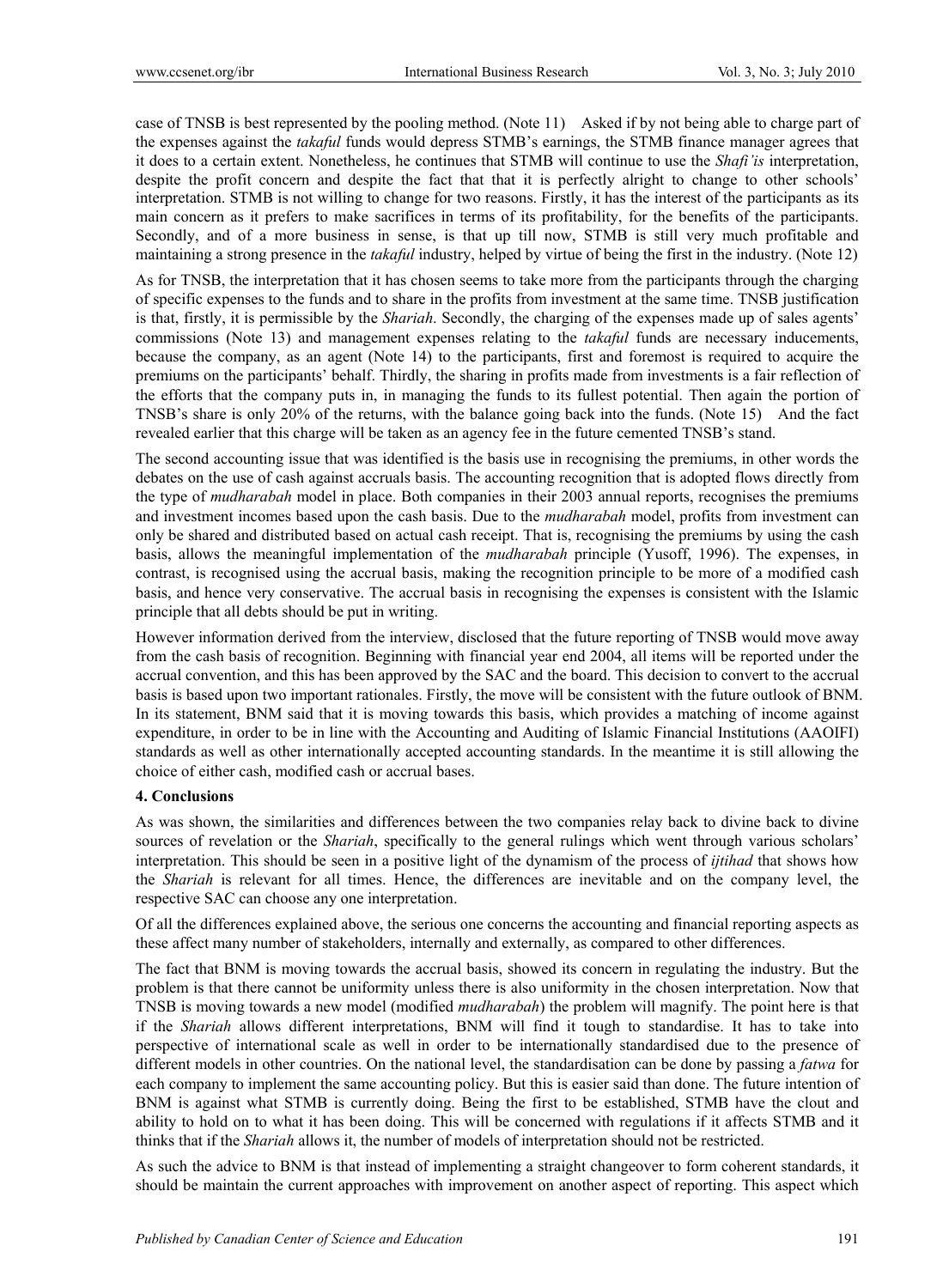needs the improvement is regarding the level of transparency of the companies, particularly the level of disclosures apparent in the annual reports. Compromise will be easily achieved if BNM would argue in favour of higher disclosure. A higher level of disclosure will solve many things especially with improve transparency. Secondly, most if not all stakeholders' needs will be satisfied. For instance BNM shall require lesser amount of special reports, analysts and researchers will be able to make better comparisons between the two companies, the participants will be aware of their rights and the public at large will be more informed of the companies.

#### **References**

Accounting and Auditing Organization For Islamic Financial Institutions (AAOIFI). (1999). *Accounting, Auditing And Governance Standards For Islamic Financial Institutions.* Bahrain: Accounting and Auditing Organization For Islamic Financial Institutions.

Ali, A. Yusuf. (1997). *The Meaning of The Holy Quran.* Washington: Amana Publications.

Ahmed, E. A. (1994). Accounting Postulates and Principles from an Islamic Perspectives. *Review of Islamic Economics*, 3 (2), 1-18*.*

Bakar, M. D. (2000). *Mudarabah Equity Financing.* Kuala Lumpur: International Islamic University Malaysia.

Bank Negara Malaysia (BNM). (1999). *Insurance Annual Report 1999*, Kuala Lumpur: Bank Negara Malaysia.

Bhatty, A. (2001). Takaful Industry: Global Profile and Trends. New Horizon, 10-11.

Syarikat Takaful Malaysia Berhad., *Annual Report 1994 - 2000*, Syarikat Takaful Malaysia.

Syarikat Takaful Malaysia Berhad (1999). *Corporate Profile*, Kuala Lumpur: Syarikat Takaful Malaysia.

Takaful Nasional Sdn. Bhd. (2000). *Agency Agreement*, Kuala Lumpur: Takaful Nasional Sdn. Bhd..

Takaful Nasional Sdn. Bhd. *Annual Report 1994 - 2000*, Kuala Lumpur: Takaful Nasional Sdn. Bhd.

Takaful Nasional Sdn Bhd. (2000). Manual *Untuk Wakil Sahaja – Takaful: Pengertian dan Amalannya*, Kuala Lumpur: Takaful Nasional Sdn. Bhd.

Takaful Nasional Sdn. Bhd. (1999). *Corporate Profile*, Kuala Lumpur: Takaful Nasional Sdn. Bhd.

Yusof, M. F. (1996). *Takaful – Concept And Operational System: From The Practitioner's Perspectives,* Kuala Lumpur: BIMB Institute of Research and Training Sdn. Bhd.

## **Notes**

Note 1. Takaful is an Islamic insurance concept by observing the rules and regulations of Islamic law. This concept has been practised in various forms for over 1400 years.

Note 2. Shariah refers to the sacred law of Islam. All Shariah is derived from two primary sources, the divine revelations set forth in the Qur'an, and the sayings and example set by the Prophet Muhammad in the Sunnah.

Note 3. Ijtihad is a technical term of Islamic law that describes the process of making a legal decision by independent interpretation of the legal sources, the *Qur'an* and the *Sunnah* 

Note 4. Quran is is the central religious verbal text of Islam. Sunnah refers to the sayings and living habits of Muhammad, the last prophet of Islam. Madhahib refers to Islamic schools of law, or *fiqh* (religious jurisprudence).

Note 5. They are, in the order of time (beginning with the oldest), the Hanafi, the Maliki, the Shafi'i and the Hanbali.

Note 6. Mudharabah is a special kind of partnership where one partner gives money to another for investing it in a commercial enterprise. The investment comes from the first partner who is called "rabb-ul-mal", while the management and work is an exclusive responsibility of the other, who is called "mudharib".

Note 7. Apart from the this model, other models are also in operation, which significantly differ from the *mudharabah* model chosen by the two *takaful* companies. For example a model used by Sudan is based on 100% co-operative. *Takaful* participant must join the co-operative in order to purchase the *takaful* coverage. The co-operative will elect some of the participants to manage the co-operative. Due to lack of expertise and business acumen among the elected participants, the *takaful* business in Sudan does not grow as compared to Malaysia. This shows that the co-operative model, unlike the Malaysian model, does not work. In Kuwait, the *takaful* model is based on the concept of *wakalah*, where instead of sharing in the profits from investment, the *takaful* company would charge agency fees.